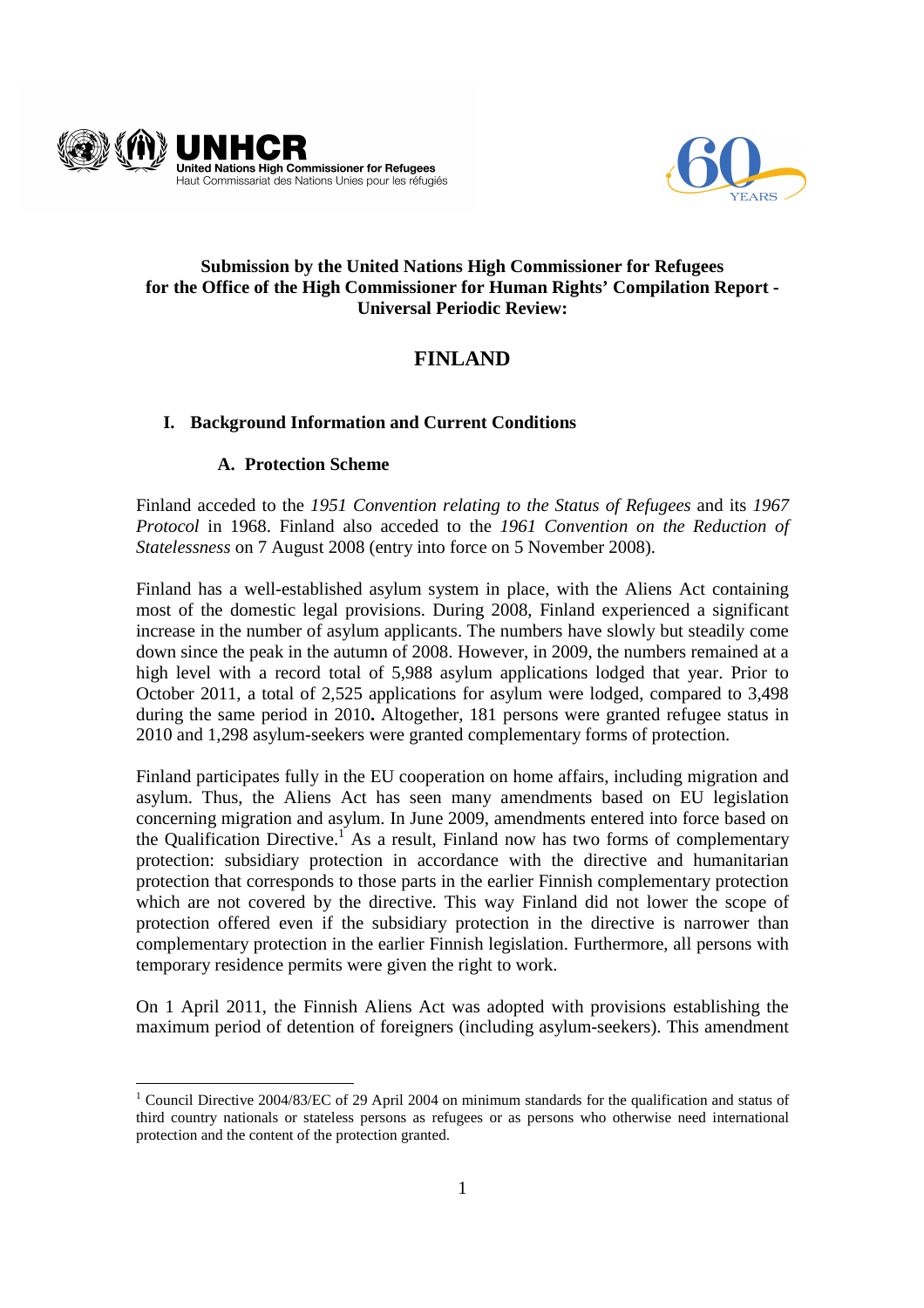was based on the Return Directive.<sup>2</sup> The amendments stipulate that a foreigner may be kept in detention for a maximum of 6 months. This term may be extended up to 18 months in exceptional cases. In case of pre-removal detention, the district courts of Finland apply a more flexible practice of releasing a person after three months of continuous detention, if deportation is not possible.

As of 1 July 2010, EU nationals are eligible to stay at the reception centers for asylumseekers only until they receive a negative decision on their application for asylum. The changes were caused by a new phenomenon, when numerous groups of EU nationals (mainly Bulgarian and Romanian of Roma origin) started to apply for asylum in Finland in 2009. Asylum applications of EU nationals are processed in an accelerated procedure, which currently takes less than a week. Asylum-seekers from an EU country may furthermore receive reduced income support only during the period of time they stay at reception centers.

The new Integration Act was entered into force on 1 September 2011 and now concerns all immigrants to Finland, not just refugees. The focus is on the initial stages of integration. All immigrants are now provided with information about Finnish society, working life and citizens' rights and responsibilities.

At the same time, the new Act on Reception of Asylum-Seekers was entered into force. It specifies concrete standards for accommodation of unaccompanied children and establishes additional conditions for the appointment of a guardian for an unaccompanied child. It also introduces a new system of payment of allowances to asylum-seekers.

## **II. Achievements and Best Practices**

#### **A. Prevention of Statelessness**

Finland acceded to the *1961 Convention on the Reduction of Statelessness* on 7 August 2008 (entry into force on 5 November 2008) and ratified the European Convention on Nationality on 6 August 2008 (entry into force on 1 December 2008). The national legislation has been amended to implement these instruments.

Amendments to the Citizenship Act entered into force on 1 September 2011. Former Finnish citizens can now regain their citizenship through a simple notification procedure. The required time of residence for eligibility in the naturalization process was shortened from six to five years, and person who has sufficient knowledge of either Finnish or Swedish can be naturalized after four years. In calculating the total time of residence in Finland, a person can use half of the time spent waiting for a temporary residence permit in the five year requirement. As before, if an asylum-seeker is granted asylum, the time spent as an asylum-seeker is also calculated in the total time spent in Finland.

<sup>&</sup>lt;sup>2</sup> Directive of the European Parliament and of the Council on common standards and procedures in Member States for returning illegally staying third-country nationals.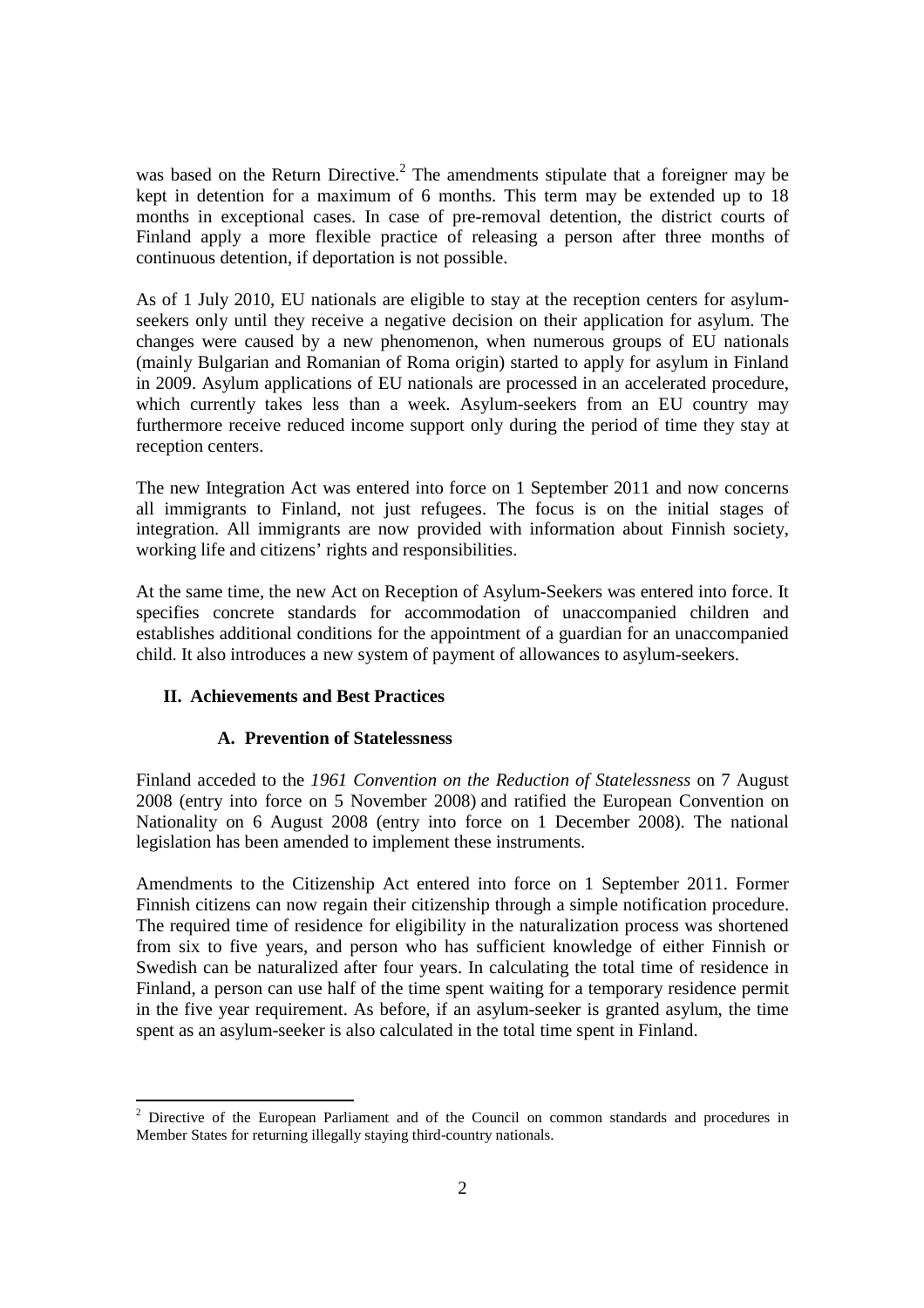In 2010, the Finnish Immigration service made 3,211 decisions in the naturalization process concerning 4,472 individuals. Finnish citizenship was granted in 93.5% of the cases. This means that 3,003 positive decisions were made concerning a total of 3,961 individuals.

#### **B. The Action Plan for Human Rights**

The Government has started preparations for the first national action plan for human rights in Finland. According to the government platform, the action plan elaborated during 2011 will be implemented during 2012 – 2013. After this, the Government intends to survey the outcome of the implementation of the action plan and submit a report to Parliament. The action plan is written in an open procedure in a dialogue with human rights organizations and other actors in the field.

#### **C. Regional Dialogue with Refugee Women and Girls**

In UNHCR's Regional Dialogue with Women and Girls in Helsinki, Finland, in May 2011, refugee and asylum-seeking women from 12 communities worked together for four days. The culmination of this work was a presentation to representatives of the Government of Finland, UNHCR staff, non-governmental organizations (NGOs) and civil society, who work to support asylum-seekers and refugees across Finland. Refugee women participated in human rights training and situational analysis, and identified key problems and issues faced by their communities. While the women discussed both preand post-arrival experiences, the main focus of the consultation, and of the report based thereon, was about their experiences seeking asylum and settling in Finland.

## **III. Challenges and Constraints**

#### **A. Detention of Asylum-Seekers**

The legislation specifying the conditions for detention was passed in  $2002$ ,<sup>3</sup> followed by the establishment of the country's first immigration detention unit in 2003. Prior to 2003, foreign nationals apprehended under aliens legislation were held in the police facilities.

Police and border guards are authorized to apprehend irregular immigrants. Detainees may be held in border guard facilities for a maximum of 48 hours and in police facilities for a maximum of 4 days, after which they are to be transferred to a detention centre in Metsälä.

UNHCR receives reports that families with children, unaccompanied children and persons with specific needs are regularly detained. The number of detained aliens in the Metsälä detention unit was 551 persons, 17 of which were children and 4 of these unaccompanied minors. In 2010, the average length of detention in the Metsälä detention unit was 26.5 days. The average length of detention has been rising and is high compared

<sup>–&</sup>lt;br><sup>3</sup> Laki säilöön otettujen ulkomaalaisten kohtelusta ja säilöönottoyksiköistä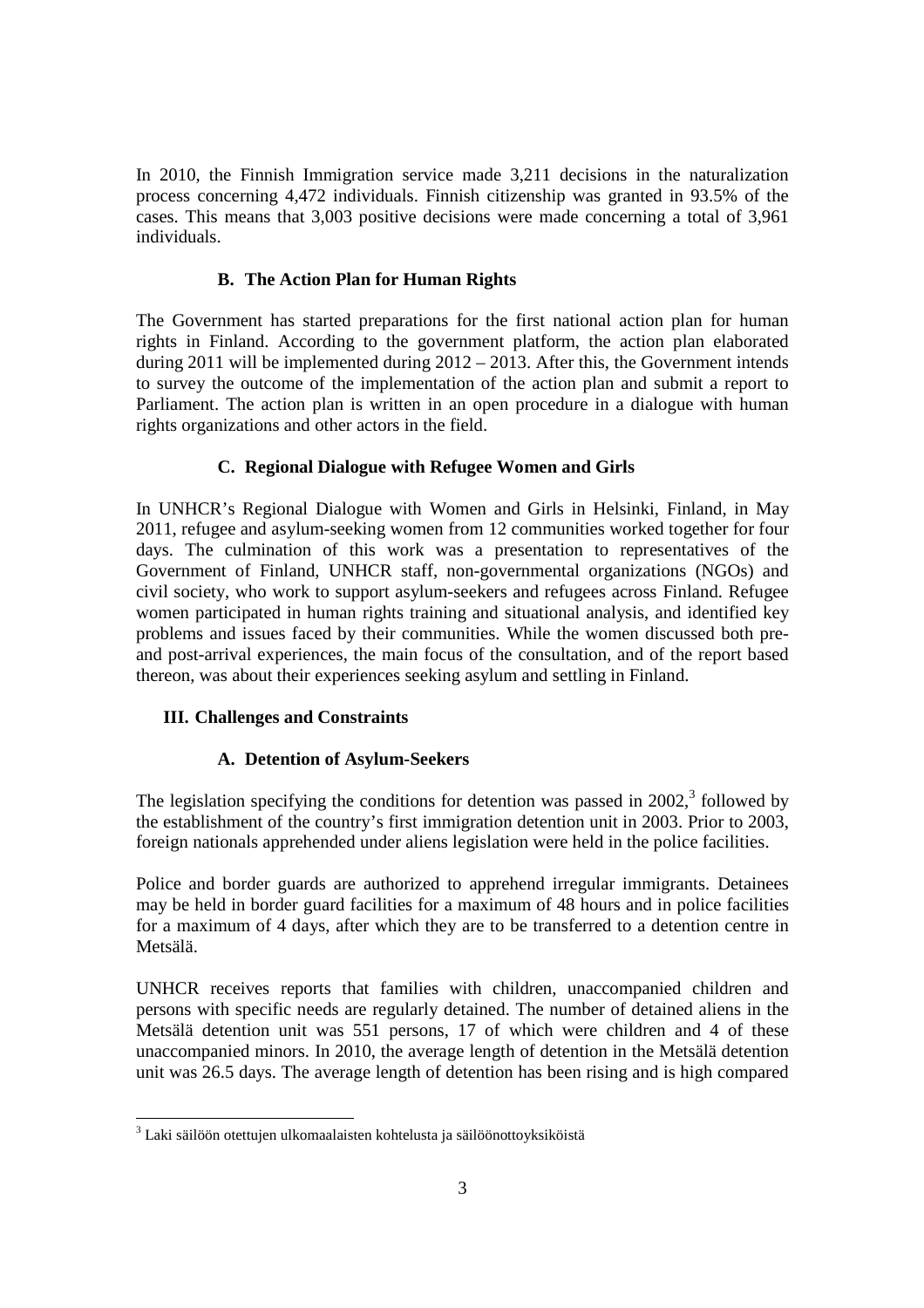to other European countries. According to the Government's platform, detention of minors will be abolished.

UNHCR would like to note that Finnish authorities continue to maintain the practice of detaining asylum-seekers in police jails and Border Guard detention facilities. The conditions there are generally acceptable, but only for the period of police custody (i.e. up to 96 hours). However, detention in police and border guard facilities may be extended in cases where the detention centre is full. It is unclear how long the waiting lists for the detention centre are, but it is a well-known fact that Metsälä Detention Unit operates continuously at close to full capacity (40 beds total). Such a situation gives reasonable grounds to conclude that foreign nationals (including asylum-seekers) are held in police and border guard detention facilities for periods exceeding four days.

The European Committee for the Prevention of Torture and Inhuman or Degrading Treatment or Punishment (CPT) pointed out in its report on Finland in 2009 that police premises are not suitable for holding persons detained under aliens legislation and recommended discontinuing the practice. The situation in Finland has not improved and both local police and border guards still detain asylum-seekers. According to the Finnish Refugee Advice Centre, the practice of detaining asylum-seekers has even increased in the case of Finnish Border Guard. However, there are no statistics to show exactly how widespread this practice is.

## **B. Family Reunification**

As a reaction to the sudden increase in asylum-seekers in 2008, the Government of Finland conducted research on the differences between Finnish legislation and legislation in other Nordic countries, which led to a number of amendments to the Aliens Act that came into force in August 2010. The changes concerned family reunification, age determination and asylum-seekers' right to work. The amendments introduced stricter family reunification criteria for minors $\frac{4}{3}$ , if the refugee is not yet self-reliant.

The Government platform promises a review of the effects of these amendments on the right to family reunification, but at the same time leaves open the option for new restrictions. The Ministry of Interior has started a project linked to the provisions on family reunification in the government platform and a first report is expected in February 2012.

## **C. Accommodations for Refugees**

Finland's reception centers are struggling to find accommodation in municipalities for beneficiaries of international protection. In 2010, a plan was arranged to find 2,200 places for refugees in Finnish municipalities. This goal, however, was not reached.

The child shall still be a minor at the moment when a decision on the application for a residence permit is made (under the previous legislation the child's age at the moment of submitting the application was decisive) and the relationship must have been established before arrival in Finland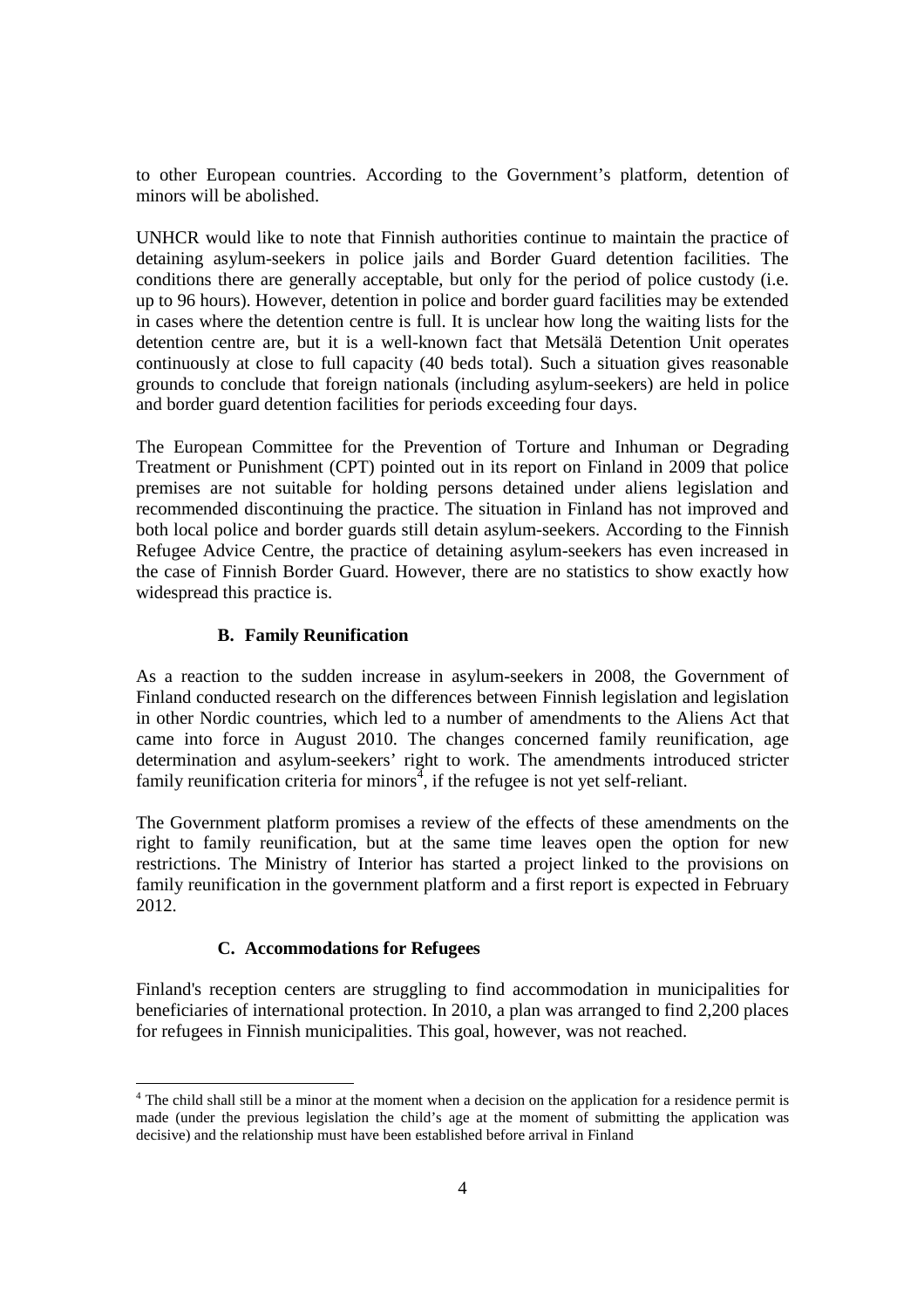The Immigration Service's aim is for all refugees to leave reception centers within two months of being granted residence permits. In practice, some are obliged to wait as long as a year before a suitable accommodation is arranged. The system depends on municipalities' notifying the Immigration Service as to how many refugees they are prepared to voluntarily accept. The Government pays 2,100 EUR a month to the municipalities per accepted refugee for three years, or a total of 75,600 EUR per individual. This sum, which was originally set in 1993, was raised by 10 percent only twice at the beginning of 2010 and 2011. The municipalities have proposed that the reimbursement be increased by 40-50 percent from its current level in order to be equivalent the 1993 value, accounting for inflation.

Finland has an annual resettlement quota of 750 places and has traditionally been a very strong and reliable partner for UNHCR in its resettlement activities. In recent years however, there has been a slow rate in departures of accepted cases to Finland including for urgent and emergency cases, due to the unwillingness on the part of municipalities to receive cases. This is especially concerning for emergency cases given the special need for urgent resettlement.

Despite the raise in government compensation to municipalities in 2010 and 2011, there was no immediate effect on the willingness by the municipalities to accept refugees. A generally more hostile tone against refugees in Finnish society has also negatively influenced the public debate.

## **D. Racism and Xenophobia**

Incidents of hate crimes diminished during  $2010$  according to the police.<sup>5</sup> However, most of these crimes were motivated by racism and xenophobia. From a broader perspective, there has been a clear increase in incidents of racist and xenophobic crimes.

Furthermore, UNHCR would like to note reports that the Finnish Police and Border Guards do not always act in a culturally sensitive and humane way when dealing with persons of concern. There have also been reports about undue harsh treatment of persons of concern. UNHCR encourages the development of internal guidelines within the border guards and police for appropriate behavior. Trainings on Finland's obligations under the 1951 Refugee Convention and other international human rights instruments should be a regular part of the training modules for police and other law enforcement officials.

# **E. Appeal Process**

The accelerated procedure under the Aliens Act allows an extremely limited time for asylum-seekers to have their cases considered thoroughly and to exhaust all lines of appeal if their application is rejected. Although a negative decision can be appealed, it may be enforced within eight days or even immediately, depending on the situation, irrespective of an appeal, which would thus have no automatic suspensive effect.

 5 Niemi, Jenni (2011): Poliisin tietoon tullut viharikollisuus Suomessa 2010.